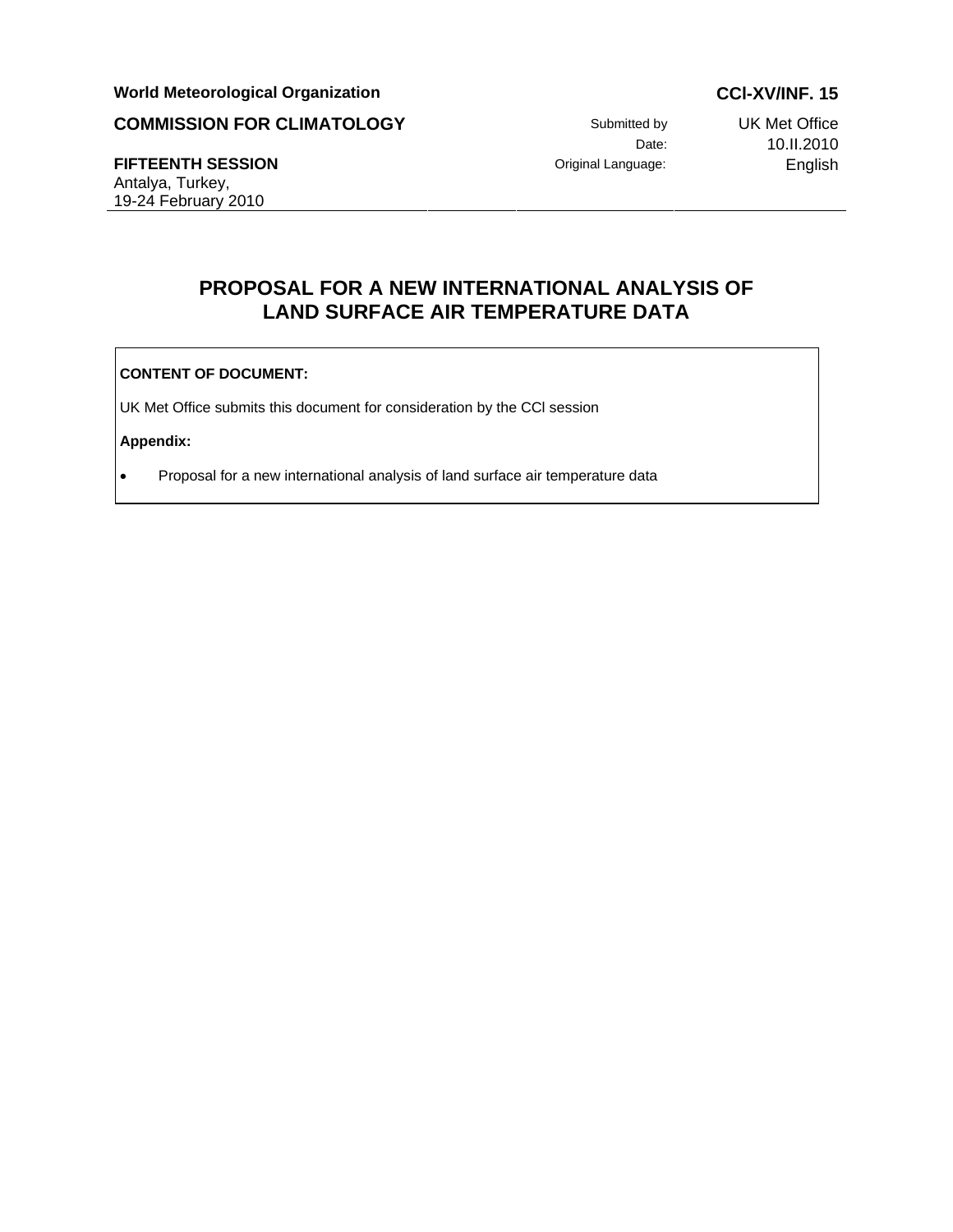# **PROPOSAL FOR A NEW INTERNATIONAL ANALYSIS OF LAND SURFACE AIR TEMPERATURE DATA**

### **Submitted by UK Met Office**

### **Executive summary**

Surface temperature datasets are of critical importance for detecting, monitoring and communicating climate change. They are also essential for testing the validity of the climate models that are used to produce predictions of future climate change. The current datasets, constructed in the UK and US using different methodologies, agree in showing that the world is warming. Taken together these records provide a robust indicator of global change and form part of the evidence base that led the IPCC Fourth Assessment Report to conclude that "warming of the climate system is unequivocal".

To meet future needs to better understand the risks of dangerous climate change and to adapt to the effects of global warming, further development of these datasets is required, in particular to better assess the risks posed by changes in extremes of climate. This will require robust and transparent surface temperature datasets at finer temporal fidelity than current products.

The current surface temperature datasets were first put together in the 1980s to the best standards of dataset development at that time; they are independent analyses and give the same results, thereby corroborating each other.

In the case of the CRU land surface temperature dataset (CRUTEM3, which forms the land component of the HadCRUT dataset) there are substantial IPR issues around the raw station data that underpin the dataset; we are actively pursuing resolution of these issues so that the base data can be made openly available. We know that several stations have already been explicitly forbidden from release by the rights' holders so we will not be able to release all the under-pinning station data.

Consequently we have been considering how the datasets can be brought up to modern standards and made fit for the purpose of addressing  $21<sup>st</sup>$  Century needs. We feel that it is timely to propose an international effort to reanalyze surface temperature data in collaboration with the World Meteorological Organization (WMO), which has the responsibility for global observing and monitoring systems for weather and climate.

The proposed activity would provide:

- 1. Verifiable datasets starting from a common databank of unrestricted data at both monthly and finer temporal resolutions (daily and perhaps even sub-daily);
- 2. Methods that are fully documented in the peer reviewed literature and open to scrutiny;
- 3. A set of independent assessments of surface temperature produced by independent groups using independent methods;
- 4. Robust benchmarking of performance and comprehensive audit trails to deliver confidence in the results;
- 5. Robust assessment of uncertainties associated with observational error, temporal and geographical in homogeneities.

It is important to emphasize that we do not anticipate any substantial changes in the resulting global and continental-scale multi-decadal trends. This effort will ensure that the datasets are completely robust and that all methods are transparent.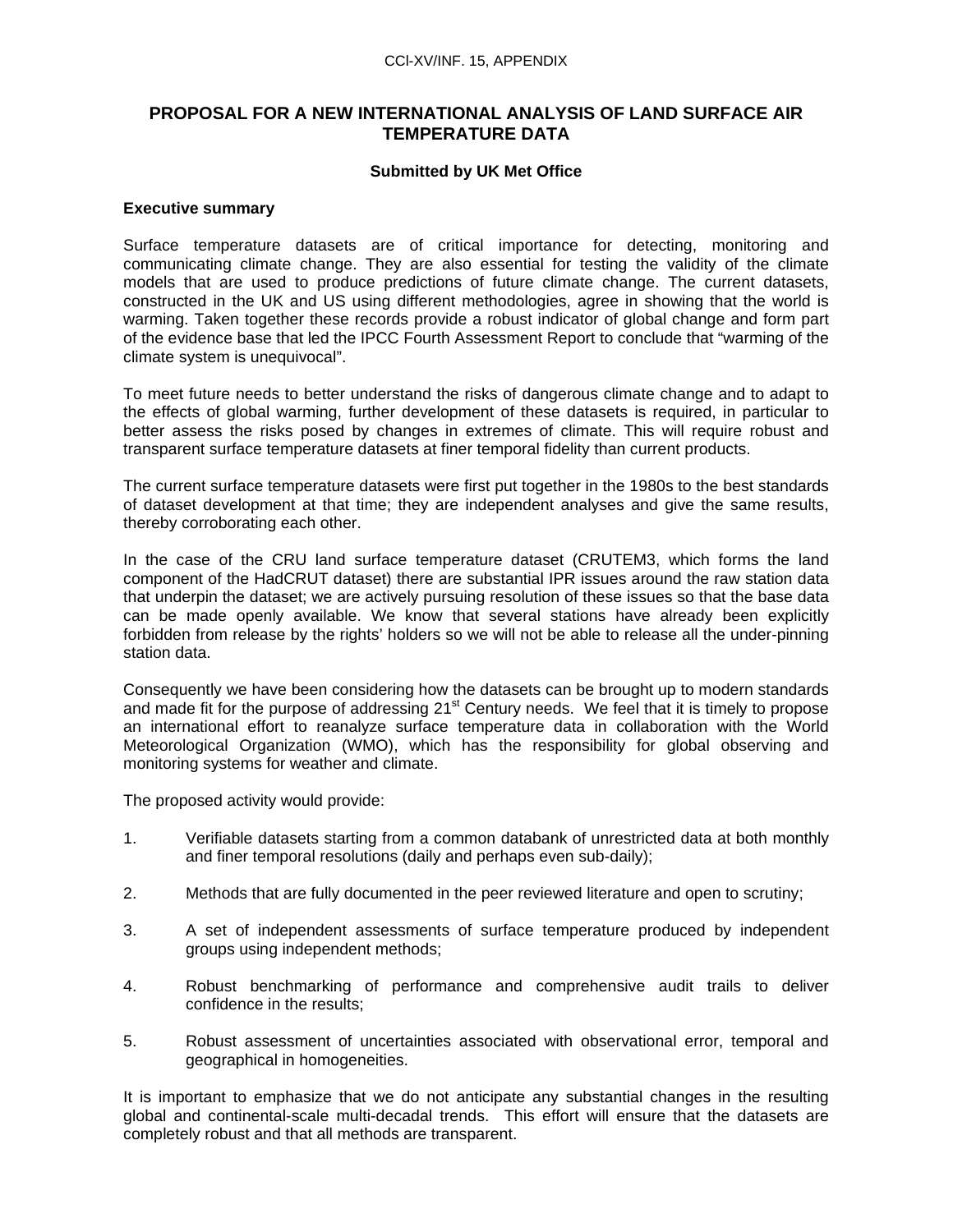# **Background**

In many respects HadCRUT has been the default choice of surface dataset in all 4 IPCC Assessment Reports. However we must stress that other independent datasets are used which support the HadCRUT data. There are three centres which currently calculate global average temperature each month:

- Met Office, in collaboration with the Climatic Research Unit (CRU) at the University of East Anglia (UK);
- Goddard Institute for Space Studies (GISS), which is part of NASA (USA);
- National Climatic Data Center (NCDC), which is part of the National Oceanic and Atmospheric Administration (NOAA) (USA).

These groups work independently and use different methods in the way they process data to calculate the global average temperature. Despite this, the results of each are similar from month to month and year to year, and there is robust agreement on temperature trends from decade to decade.

All existing surface temperature datasets are homogenized at the monthly resolution, and are therefore suitable for characterizing multi-decadal trends. These are adequate for answering the pressing  $20<sup>th</sup>$  Century questions of whether climate is changing and if so how. But they are fundamentally ill-conditioned to answer 21<sup>st</sup> Century questions such as how extremes are changing and therefore what adaptation and mitigation decisions should be taken. Monthly resolution data cannot verify model projections of extremes in temperature which by definition are (sub-) daily resolution events.

Through collaboration with NCDC we have two quality controlled, but not homogenized products at the daily and sub-daily resolution (HadGHCND and HadISD – the latter about to be submitted to peer review), spanning 1950 onwards and 1973 onwards respectively. However, because these are not homogenized, they may retain time-varying biases. It is an open scientific question as to whether homogenization is feasible at these timescales whilst retaining the true temporal characteristics of the record. In particular, seasonally invariant adjustments which are adequate for monthly timescale data will be grossly inadequate at the daily or sub-daily resolution. Clearly homogenization of these data is highly desirable but some detailed research is needed to define the best approach.

### **The way forward**

Recognizing that no single institution can undertake such a fundamental data collection, re-analysis and verification process single-handedly, we would envisage this as a broad community effort – a 'grand challenge' so to speak - involving UK and international partners.

The UK would convene a workshop to be hosted by the Met Office Hadley Centre and invite key players who could plausibly create such datasets with the aim of initiating an agreed community challenge to create an ensemble of open source land temperature datasets for the  $21<sup>st</sup>$  Century both at monthly temporal resolution and also at the daily and sub-daily timescales needed to monitor extremes. Such an approach would help distribute many of the basic tasks, ensuring that the most appropriate parties were responsible for each part as well as providing a focused framework and timeline. This effort would ideally have involvement from, and be coordinated under, the umbrella of one or more of the Commission for Climatology, the Global Climate Observing System, or the World Climate Research Programme, with assistance from other WMO constituent bodies as appropriate.